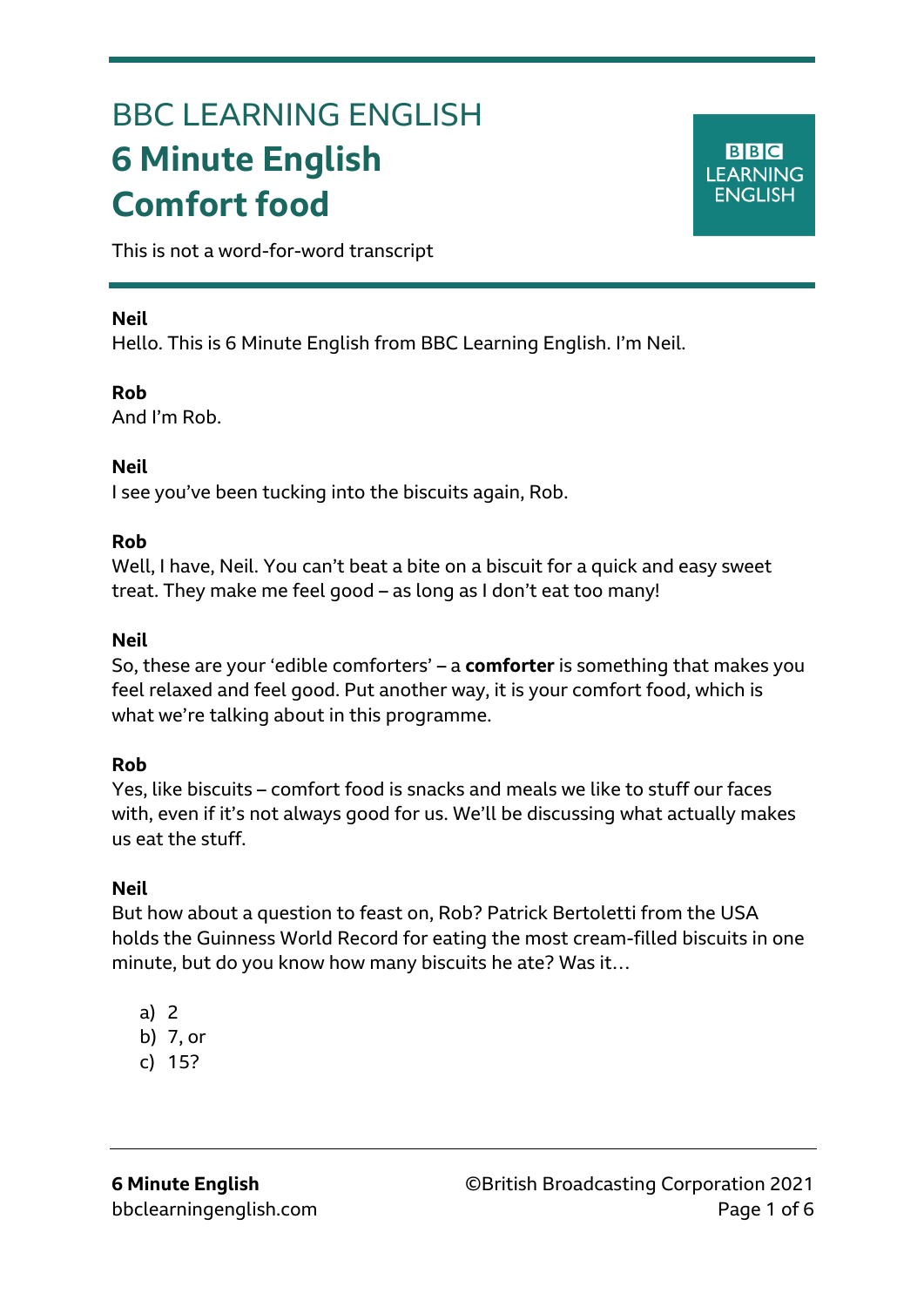## **Rob**

Well, based on my biscuit-eating skills, I'd say 15 – it depends if he had to swallow them all as well.

## **Neil**

I'm not sure about that – but I'll reveal the answer later on. Now, biscuits, ice cream, crisps and pizzas are all good examples of comfort food. They're easy to snack on and they don't require many **culinary** skills – **culinary** means related to cooking.

## **Rob**

Umm, well that makes sense, but there must be something else that is urging us to seek out this 'easy' food?

## **Neil**

According to psychologist Shira Gabriel, it's about memories and emotional experiences. She spoke on The Food Chain podcast on BBC World Service and said her comfort food was macaroni and cheese – something that brings back memories…

## **Shira Gabriel, psychologist**

At some point in my life those were foods that were made for me or shared with me by people who cared about me and loved me and took care of me, so because those are the foods that I had in my youth, I've **associated** with them, sort of, those feelings of being taken care of. And those associations are strong, the associations we have with food are very strong, and so by eating those foods, I'm able to activate those associations and give myself a **rush** of positive feelings and a sense of acceptance.

## **Neil**

… so like so many of us, Shira **associates** eating certain types of food with past experiences from her youth. **Associates** means makes a connection in your mind with something.

## **Rob**

And these connections between food and memories are very strong. I know eating biscuits reminds me of eating them after school, as a treat.

## **Neil**

Well, Shira explains how we get a **rush** – a sudden and strong emotion – of positive feelings when these memories are activated by eating comfort food.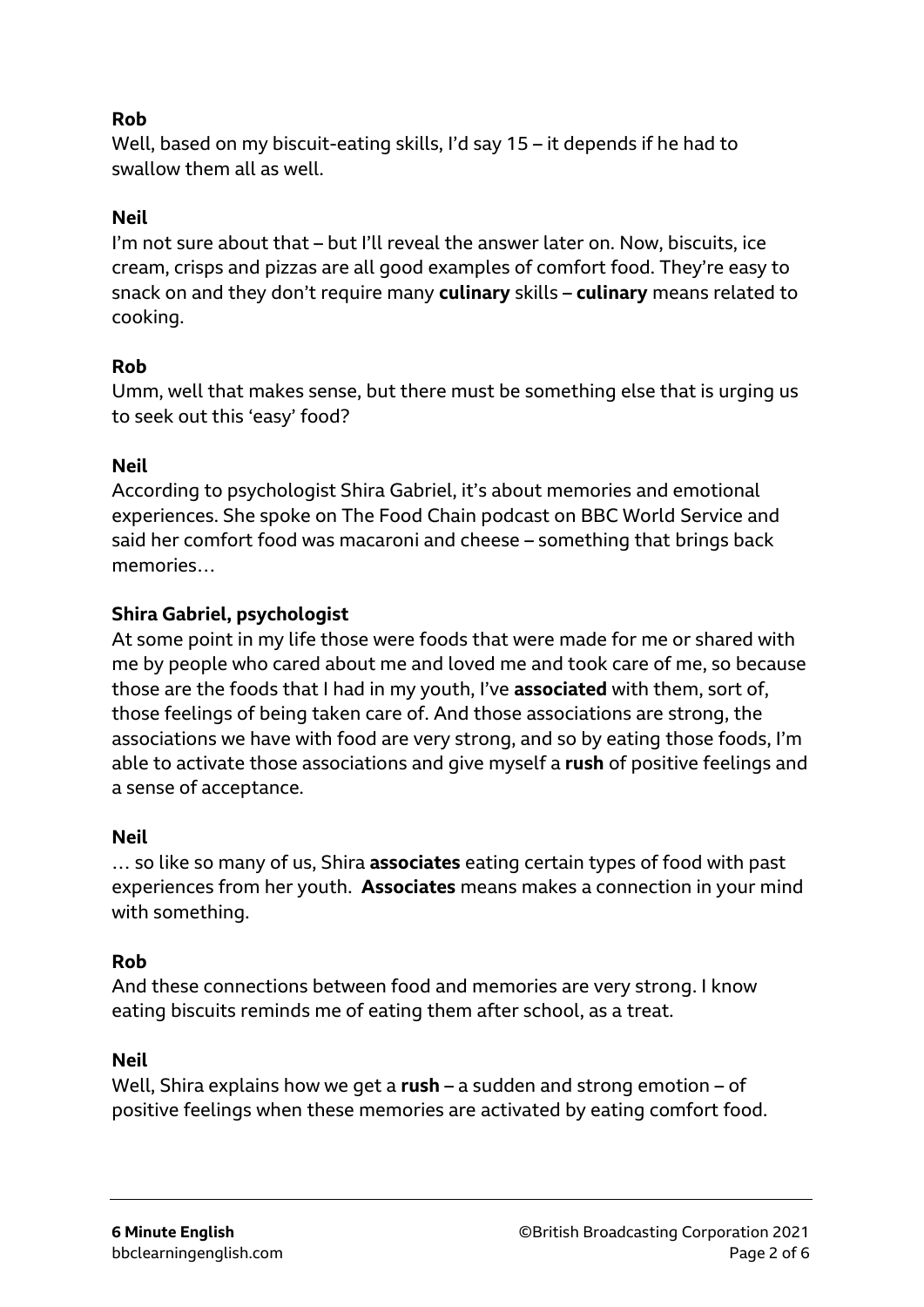## **Rob**

And it's not just memories that are activated, but also the emotions we feel as well. If we felt happy the first time we ate the food, then hopefully we'll feel happy when we eat it again.

## **Neil**

It's not always that simple, Rob. Tucking into food that's high in carbohydrates, sugar or salt can make us feel guilty, but we don't realise our minds are trying to trigger – or start - a positive emotion, and it's making us eat that food to do so.

## **Rob**

The Food Chain podcast explores this in more detail – but what is interesting is that comfort food isn't universal. Some languages don't have a comparable phrase.

#### **Neil**

It's a good point and something food writer Jenny Linford talked about. Here's her theory on why that is…

#### **Jenny Linford, food writer**

Talking to Italian friends, I realised that, no, they don't have a phrase for 'comfort food' – I think it's sort of **irrelevant**…. My Italian friends I asked about comfort food, they were just, they said to me, look you know, food is always comfort and always pleasure and it's a joyful thing, so it's just really interesting that you know this idea of comfort food is not universal, it's actually quite **nuanced**.

## **Rob**

So, according to Jenny's Italian friends, all food brings comfort and pleasure. Talking about specific comforting food is **irrelevant** – it is not important or has no connection with the discussion.

#### **Neil**

Yes, she thinks the concept of comfort food is quite **nuanced**, depending on where you are from – so there are small but important differences.

#### **Rob**

Well, maybe we should **take comfort** from - or feel less bad about – the fact that eating any kind of food can bring us joy, warmth, happiness and comfort. So if you don't mind, I think I'll munch on another biscuit.

#### **Neil**

Are you trying to beat the record of Patrick Bertoletti from the USA? Earlier I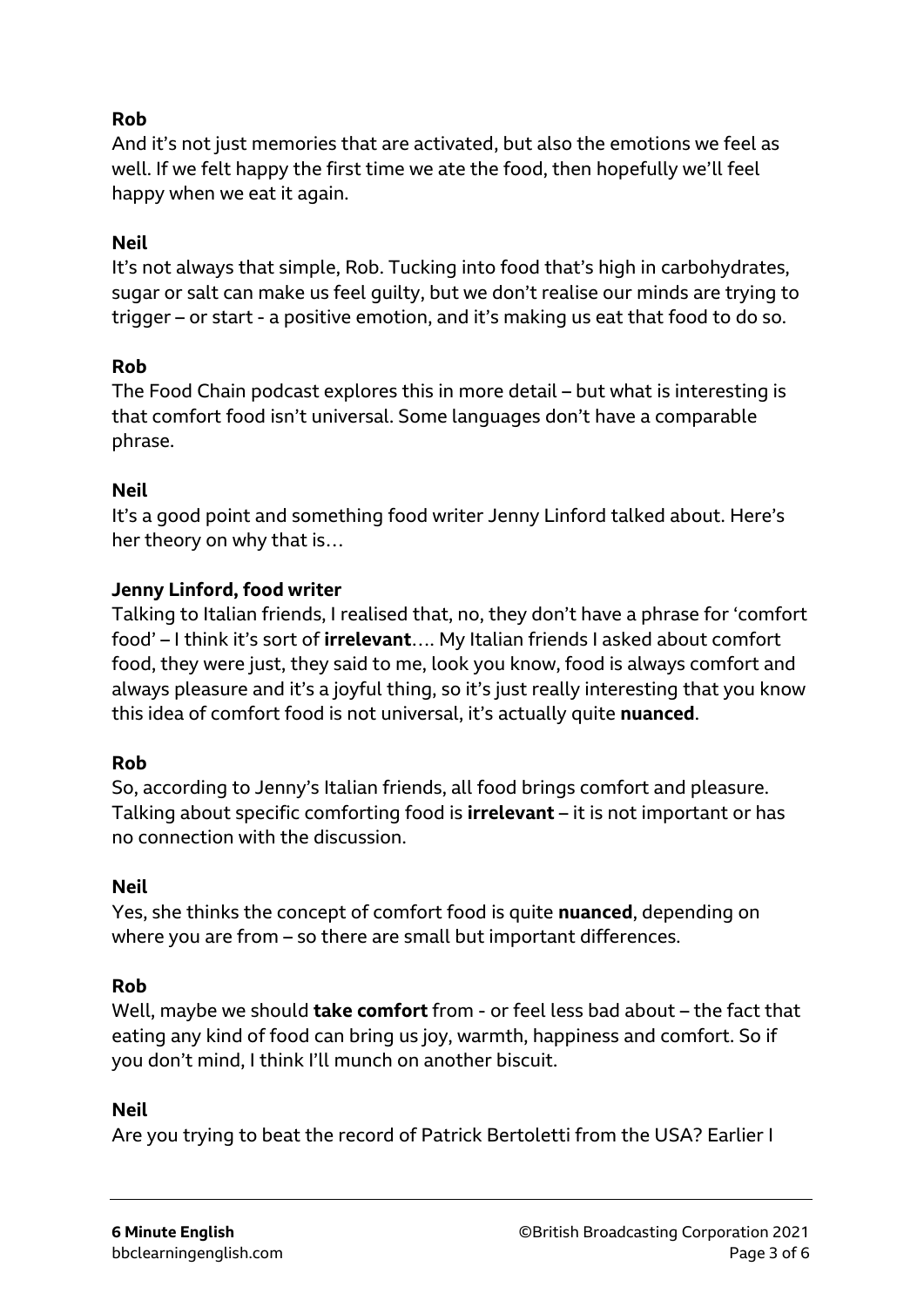mentioned he holds the Guinness World Record for eating the most cream-filled biscuits in one minute, but how many biscuits did he eat? Was it…

- a) 2
- b) 7, or
- c) 15?

## **Rob**

I thought he ate 15. Was I right?

## **Neil**

No, Rob. He scoffed only 7 in one minute. So maybe you can beat him? But before you do, let's recap on some of the vocabulary we've been discussing.

## **Rob**

Of course. We've been talking about comfort food – food that makes us feel good – and we described it as a '**comforter**' - something that makes us feel relaxed and feel good.

## **Neil**

We also mentioned **culinary** – connected to cooking.

## **Rob**

And **associated** – which means made a connection in our mind with something.

## **Neil**

Something that is **irrelevant** is not important or has no connection with the discussion taking place.

## **Rob**

And something that is **nuanced** has small but important differences.

## **Neil**

Finally, when you **take comfort** in something, you don't feel so bad because of something else.

## **Rob**

Well, Neil, we're out of time but let's take comfort in knowing that there are lots more 6 Minute English programmes to enjoy on our website at bbclearningenglish.com.

## **Neil**

We also have an app that you can download for free from the app stores. And of course, we are all over social media.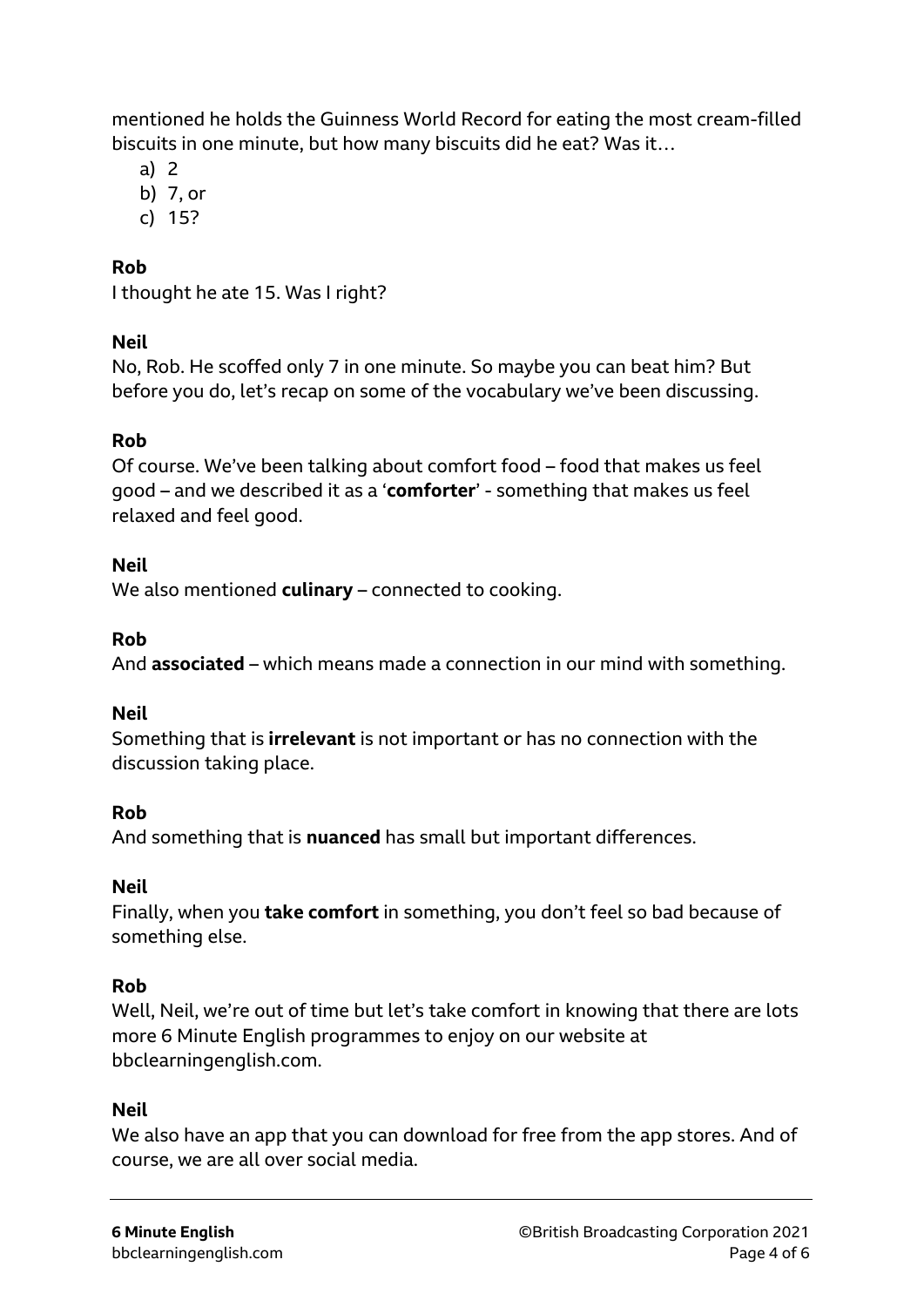## **Rob**

Thanks for listening and goodbye.

## **Neil**

Goodbye.